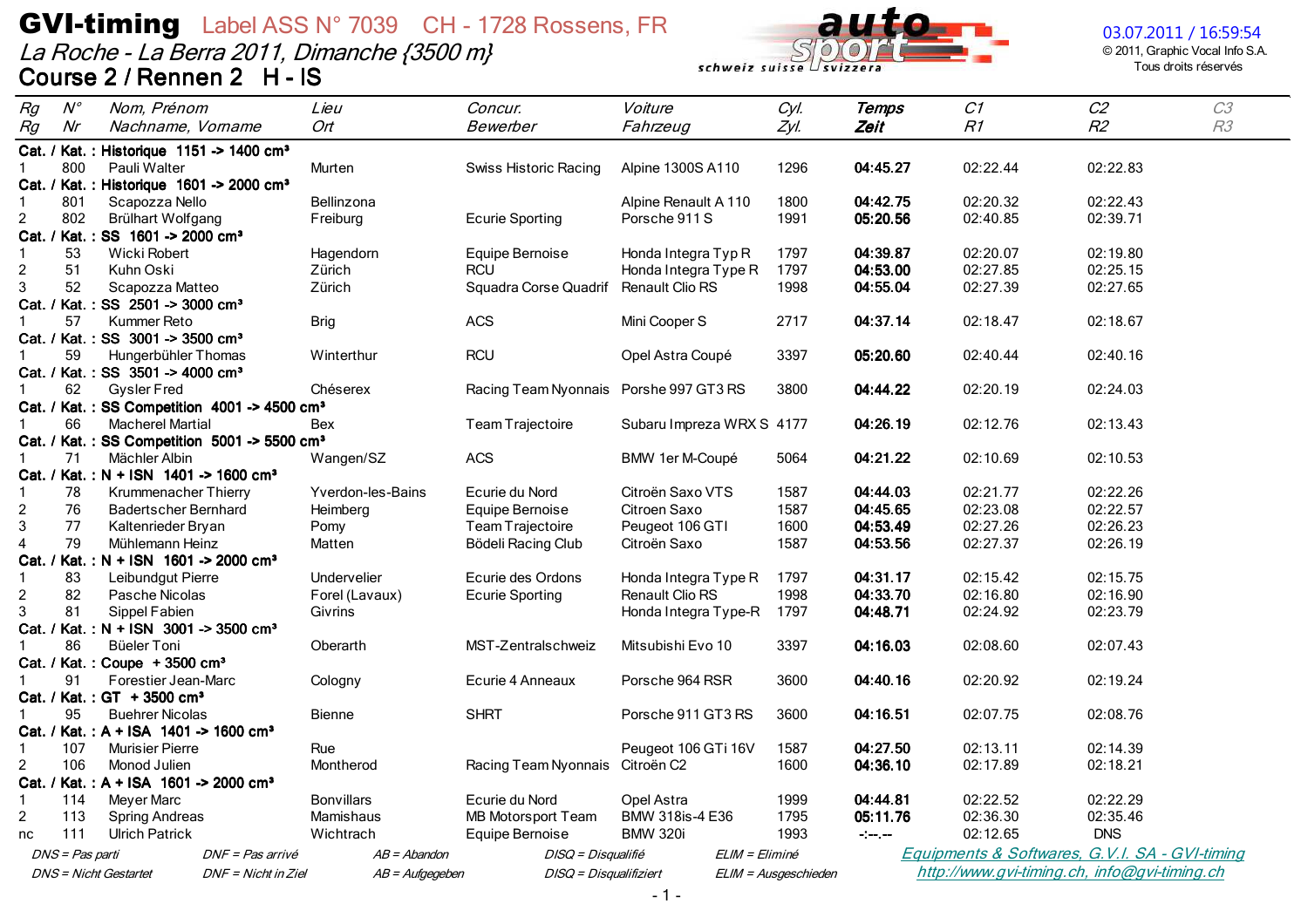La Roche - La Berra 2011, Dimanche {3500 m} Course 2 / Rennen 2 H - IS



#### 03.07.2011 / 16:59:54

© 2011, Graphic Vocal Info S.A. Tous droits réservés

| Rg                      | $N^{\circ}$ | Nom, Prénom                                  | Lieu              | Concur.              | Voiture              | Cyl. | Temps    | C1       | C <sub>2</sub> | C3 |
|-------------------------|-------------|----------------------------------------------|-------------------|----------------------|----------------------|------|----------|----------|----------------|----|
| Rg                      | Nr          | Nachname, Vorname                            | Ort               | Bewerber             | Fahrzeug             | Zyl. | Zeit     | R1       | R2             | R3 |
| Cat. /                  |             | Kat.: $A + ISA$ 3001 -> 3500 cm <sup>3</sup> |                   |                      |                      |      |          |          |                |    |
|                         | 117         | Schnellmann Roger                            | Wangen            | <b>ACS Schweiz</b>   | Mitsubishi Lancer Ev | 3398 | 04:10.12 | 02:03.32 | 02:06.80       |    |
| $\overline{2}$          | 116         | <b>Kessler Thomas</b>                        | Siebnen           |                      | Mitsubishi Evo 8     | 3398 | 04:13.30 | 02:06.41 | 02:06.89       |    |
| Cat.                    |             | Kat.: IS 1151 -> 1400 cm <sup>3</sup>        |                   |                      |                      |      |          |          |                |    |
|                         | 131         | <b>Mathys Hans Ulrich</b>                    | Grünenmatt        | Equipe Bernoise      | Fiat Uno             | 1398 | 04:20.46 | 02:09.08 | 02:11.38       |    |
| $\overline{c}$          | 132         | Ramseier Adrian                              | Marbach           | MST-Zentralschweiz   | VW Polo Coupé GT     | 1395 | 04:40.72 | 02:21.27 | 02:19.45       |    |
| Cat.                    |             | Kat.: IS 1401 -> 1600 cm <sup>3</sup>        |                   |                      |                      |      |          |          |                |    |
|                         | 139         | <b>Rohr Werner</b>                           | Reitnau           | Equipe Bernoise      | Toyota Corolla AE 86 | 1600 | 04:13.10 | 02:06.64 | 02:06.46       |    |
| 2                       | 137         | Lanz Andreas                                 | Maur              | Equipe Bernoise      | Toyota Corolla AE86  | 1600 | 04:14.64 | 02:06.79 | 02:07.85       |    |
| 3                       | 138         | Oulevay Christophe                           | Chavornay         | Team VWF             | <b>VW Scirocco</b>   | 1600 | 04:17.01 | 02:08.00 | 02:09.01       |    |
| $\overline{\mathbf{4}}$ | 142         | Ruedi Schmid                                 | <b>Brittnau</b>   | MST - Zentralschweiz | VW Golf 18 V RSR     | 1588 | 04:31.30 | 02:16.38 | 02:14.92       |    |
| 5                       | 141         | <b>Zihlmann Roland</b>                       | Wolhusen          | MST-Zentralschweiz   | VW Golf I            | 1598 | 04:36.91 | 02:17.52 | 02:19.39       |    |
| 6                       | 136         | Burri Stephan                                | Schwarzenburg     | Equipe Bernoise      | Citroen Saxo         | 1587 | 04:37.45 | 02:18.77 | 02:18.68       |    |
| $\overline{7}$          | 140         | Sprecher Roland                              | Kirchleerau       | Equipe Bernoise      | Peugeot 106 TDM      | 1600 | 04:47.82 | 02:22.73 | 02:25.09       |    |
| Cat.                    |             | Kat.: IS 1601 -> 2000 cm <sup>3</sup>        |                   |                      |                      |      |          |          |                |    |
|                         | 146         | <b>Krieg Danny</b>                           | Lachen            | Equipe Bernoise      | Opel Kadett C 16V    | 1997 | 04:07.47 | 02:04.14 | 02:03.33       |    |
| $\overline{a}$          | 147         | Marty Roman                                  | Unteriberg        | W.M.Racing Car       | Opel Kadett C        | 1998 | 04:08.21 | 02:03.66 | 02:04.55       |    |
| Cat.                    |             | Kat.: IS 2001 -> 2500 cm <sup>3</sup>        |                   |                      |                      |      |          |          |                |    |
|                         | 154         | Koch Josef                                   | <b>Malters</b>    | MST-Zentralschweiz   | Opel Kadett 16V      | 2485 | 04:03.60 | 02:01.74 | 02:01.86       |    |
| $\overline{c}$          | 153         | Zwahlen Christoph                            | Pfyn              | Equipe Bernoise      | Opel Kadett C        | 2499 | 04:07.27 | 02:02.95 | 02:04.32       |    |
| 3                       | 151         | Banz Armin                                   | Schachen          | MST-Zentralschweiz   | Opel Kadett C 16V    | 2486 | 04:07.41 | 02:03.11 | 02:04.30       |    |
| 4                       | 155         | Sawatzki Bruno                               | Frümsen           | <b>ACFL</b>          | Opel Ascona B        | 2408 | 04:14.05 | 02:06.91 | 02:07.14       |    |
| 5                       | 152         | Eberle Harry                                 | <b>Buchs</b>      | <b>ACFL</b>          | Opel Kadett-C        | 2486 | 04:15.56 | 02:07.82 | 02:07.74       |    |
|                         |             | Cat. / Kat.: IS 2501 -> 3000 cm <sup>3</sup> |                   |                      |                      |      |          |          |                |    |
|                         | 156         | David Papagna                                | Gravesano         | David Papagna        | Lancia S4 Martini    | 2975 | 04:00.57 | 01:59.92 | 02:00.65       |    |
|                         |             | Cat. / Kat.: IS 4001 -> 4500 cm <sup>3</sup> |                   |                      |                      |      |          |          |                |    |
|                         | 159         | Comby Alexandre                              | La Chaux-de-Fonds | Porsche Sport Cup    | Porsche 930 turbo    | 4474 | 04:23.65 | 02:12.78 | 02:10.87       |    |
| Cat. /                  |             | Kat.: IS 4501 -> 5000 cm <sup>3</sup>        |                   |                      |                      |      |          |          |                |    |
|                         | 165         | Pfefferlé Alain                              | Anzère            | <b>SHRT</b>          | Porsche 935 Turbo    | 4990 | 03:57.13 | 01:57.97 | 01:59.16       |    |

DNS = Pas parti **DNS** = Nicht Gestartet DNF = Pas arrivé DNF = Nicht in Ziel  $AB = Abandon$ AB = Aufgegeben DISQ = Disqualifié DISQ = Disqualifiziert ELIM = Eliminé ELIM = Ausgeschieden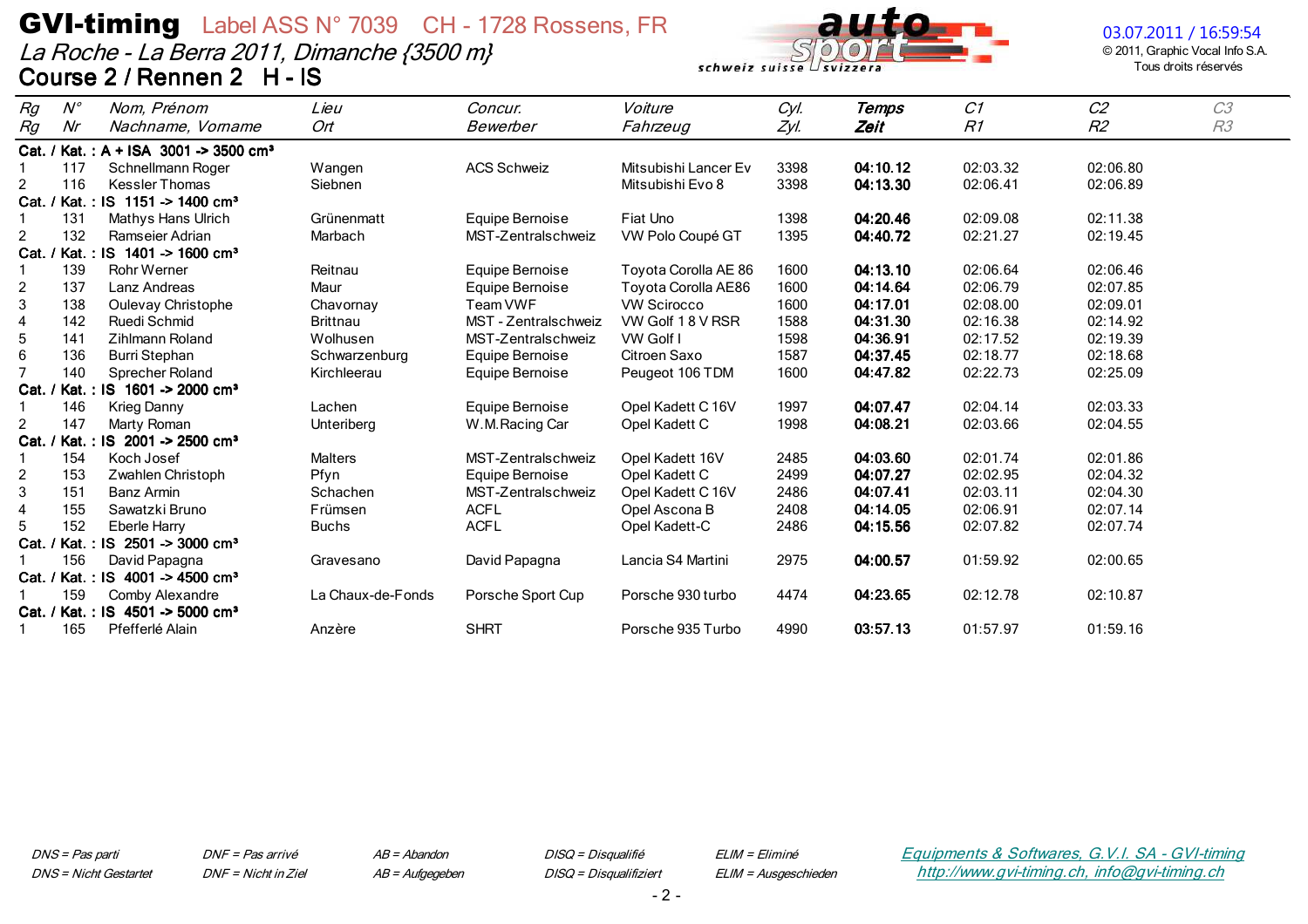La Roche - La Berra 2011, Dimanche {3500 m} Course 2 / Rennen 2 E1



03.07.2011 / 17:32:38

© 2011, Graphic Vocal Info S.A. Tous droits réservés

| Rg                      | $N^{\circ}$ | Nom, Prénom                                  | Lieu              | Concur.                   | Voiture              | Cyl. | <b>Temps</b>                    | C1         | C <sub>2</sub> | C3 |
|-------------------------|-------------|----------------------------------------------|-------------------|---------------------------|----------------------|------|---------------------------------|------------|----------------|----|
| Rg                      | Nr          | Nachname, Vorname                            | Ort               | Bewerber                  | Fahrzeug             | Zyl. | Zeit                            | R1         | R <sub>2</sub> | R3 |
|                         |             | Cat. / Kat.: E1 1151 -> 1400 cm <sup>3</sup> |                   |                           |                      |      |                                 |            |                |    |
|                         | 200         | Wütrich Hans                                 | Fahrni            | ACS                       | Mini Cooper          | 1398 | 04:29.12                        | 02:14.32   | 02:14.80       |    |
| $\overline{a}$          | 201         | <b>Oulevey Fabrice</b>                       | Villars-Bramard   | <b>Ecurie Sporting</b>    | Lada Samara 1.3      | 1288 | 04:34.83                        | 02:17.18   | 02:17.65       |    |
|                         |             | Cat. / Kat.: E1 1401 -> 1600 cm <sup>3</sup> |                   |                           |                      |      |                                 |            |                |    |
| -1                      | 206         | Bürki Martin                                 | Thun              | MB Motorsport Team        | VW Polo MB 16V       | 1598 | 04:08.50                        | 02:04.13   | 02:04.37       |    |
| 2                       | 202         | <b>Wittwer Daniel</b>                        | Seftigen          | Autersa Racing Team       | VW Golf 1            | 1600 | 04:22.03                        | 02:10.61   | 02:11.42       |    |
| 3                       | 204         | <b>Wenger Manuel</b>                         | Höfen             | Autersa Racing Team       | Peugeot 106 MLP      | 1597 | 04:23.05                        | 02:11.29   | 02:11.76       |    |
| $\overline{\mathbf{4}}$ | 209         | <b>Bieri Adrian</b>                          | Rümligen          | Autersa Racing Team       | <b>VW Scirocco</b>   | 1598 | 04:25.63                        | 02:13.79   | 02:11.84       |    |
| 5                       | 208         | Wüthrich Urs                                 | Schwarzenburg     | Equipe Bernoise           | Mazda 323            | 1598 | 04:30.87                        | 02:15.04   | 02:15.83       |    |
| 6                       | 205         | Mühlemann Roger                              | Unterseen         | Bödeli Racing Club        | Citroen Saxo VTS     | 1587 | 04:32.54                        | 02:17.08   | 02:15.46       |    |
| $\overline{7}$          | 210         | <b>Bilger René</b>                           | Oberuzwil         | <b>RCU</b>                | <b>VW Golf</b>       | 1598 | 04:32.60                        | 02:16.24   | 02:16.36       |    |
| 8                       | 203         | <b>Maillard Stive</b>                        | Chöex             | MST - Zentralschweiz      | Toyota Corolla ae86  | 1587 | 04:42.14                        | 02:22.50   | 02:19.64       |    |
|                         |             | Cat. / Kat.: E1 1601 -> 2000 cm <sup>3</sup> |                   |                           |                      |      |                                 |            |                |    |
|                         | 228         | <b>Engel Peter</b>                           | Lohnstorf         | Autersa Racing Team       | VW Golf MLP          | 2000 | 04:17.28                        | 02:08.29   | 02:08.99       |    |
| $\overline{a}$          | 231         | Grimaldi Romeo                               | Seewen            | Equipe Bernoise           | Simo-Honda Type R    | 1998 | 04:17.34                        | 02:09.06   | 02:08.28       |    |
| 3                       | 229         | Magnin Jonas                                 | Villars-sur-Glâne | <b>Ecurie Sporting</b>    | Renault Clio Cup Evo | 2000 | 04:18.13                        | 02:09.42   | 02:08.71       |    |
| 4                       | 212         | Farine Benoît                                | St-Brais          | Ecurie des Ordons         | VW GOLF 16 V         | 1920 | 04:19.45                        | 02:09.86   | 02:09.59       |    |
| 5                       | 219         | Köchli René                                  | Cham              | Zoatec Racing             | Honda Civic Vti      | 1998 | 04:20.03                        | 02:10.39   | 02:09.64       |    |
| 6                       | 227         | <b>Eicher Patric</b>                         | Uttigen           | <b>MB Motorsport Team</b> | Renault Clio         | 2000 | 04:21.36                        | 02:11.43   | 02:09.93       |    |
| $\overline{7}$          | 218         | Grünig Hans-Rudolf                           | Frutigen          | Autersa Racing Team       | Opel Kadett-C        | 1998 | 04:22.67                        | 02:11.24   | 02:11.43       |    |
| 8                       | 225         | Yerly Frédéric                               | Strengelbach      | Gruyère Racing Team       | Renault Clio Cup     | 1998 | 04:23.41                        | 02:11.25   | 02:12.16       |    |
| 9                       | 223         | <b>Winiger Richard</b>                       | Nierlet-les-bois  | <b>Ecurie Sporting</b>    | Honda Civic WinigeR- | 1998 | 04:23.53                        | 02:11.32   | 02:12.21       |    |
| 10                      | 222         | Villoz Hervé                                 | Sorens            | Gruyère Racing Team       | Renault clio RS      | 1998 | 04:23.65                        | 02:11.84   | 02:11.81       |    |
| 11                      | 214         | Amweg Sabine                                 | Strengelbach      | Equipe Bernoise           | Renault Clio Cup     | 1998 | 04:23.96                        | 02:12.04   | 02:11.92       |    |
| 12                      | 221         | Nicolet Jérôme                               | Cottens           | <b>Ecurie Sporting</b>    | Renault Clio RS Cup  | 1998 | 04:30.75                        | 02:15.96   | 02:14.79       |    |
| 13                      | 224         | Winiger Fabrice                              | Grolley           | <b>Ecurie Sporting</b>    | Renault Clio Cup 3   | 1998 | 04:31.59                        | 02:15.01   | 02:16.58       |    |
| 14                      | 215         | Böhler Stefan                                | Schleinikon       | Racing Club Airbag        | Renault R5 GTE       | 1998 | 04:33.12                        | 02:16.51   | 02:16.61       |    |
| 15                      | 220         | Küpfer Patrick                               | Kaufdorf          | Equipe Bernoise           | Opel Corsa           | 1998 | 04:39.68                        | 02:18.13   | 02:21.55       |    |
| 16                      | 213         | Marmorat Alain                               | La Verrerie       | Ecurie des Lions          | Opel Corsa A         | 1997 | 04:42.66                        | 02:20.56   | 02:22.10       |    |
| 17                      | 211         | <b>Huwiler Thomas</b>                        | Altwis            | Racing Club Airbag        | BMW E30              | 1796 | 04:42.87                        | 02:21.37   | 02:21.50       |    |
| 18                      | 216         | <b>Fellmann Marcel</b>                       | Grossdietwil      | <b>ACS</b>                | Renault Clio 2.0 Spo | 1998 | 05:13.15                        | 02:17.86   | 02:55.29       |    |
| Cat.                    |             | Kat.: E1 2001 -> 2500 cm <sup>3</sup>        |                   |                           |                      |      |                                 |            |                |    |
|                         | 238         | Bürki Martin                                 | Amsoldingen       | Autersa Racing Team       | BMW 325is            | 2500 | 04:29.38                        | 02:14.93   | 02:14.45       |    |
| 2                       | 240         | Monnard Laurent                              | <b>Bossonnens</b> | Ecurie des Lions          | BMW <sub>E21</sub>   | 2494 | 04:35.94                        | 02:18.14   | 02:17.80       |    |
| 3                       | 237         | <b>Bellon Lionel</b>                         | Monthey           | Chablais Racing Team      | BMW 325i e36         | 2493 | 04:37.84                        | 02:19.33   | 02:18.51       |    |
| $\overline{\mathbf{4}}$ | 236         | Wälti Antony                                 | La Cibourg        | Scuderia Taifyn           | VW Golf 1 16V        | 2008 | 04:42.75                        | 02:22.33   | 02:20.42       |    |
| 5                       | 239         | Métroz Alain                                 | Bourg-St-Pierre   | Métroz Alain              | Mazda 323 GTX Turbo  | 2362 | 04:43.25                        | 02:21.22   | 02:22.03       |    |
| nc                      | 235         | Rohrbach Patrick                             | Loveresse         |                           | BMW 325 E30          | 2493 | $\frac{1}{2}$ and $\frac{1}{2}$ | <b>DNS</b> | <b>DNS</b>     |    |

DNS = Pas parti **DNS** = Nicht Gestartet DNF = Pas arrivé DNF = Nicht in Ziel  $AB = Abandon$ AB = Aufgegeben DISQ = Disqualifié DISQ = Disqualifiziert ELIM = Eliminé ELIM = Ausgeschieden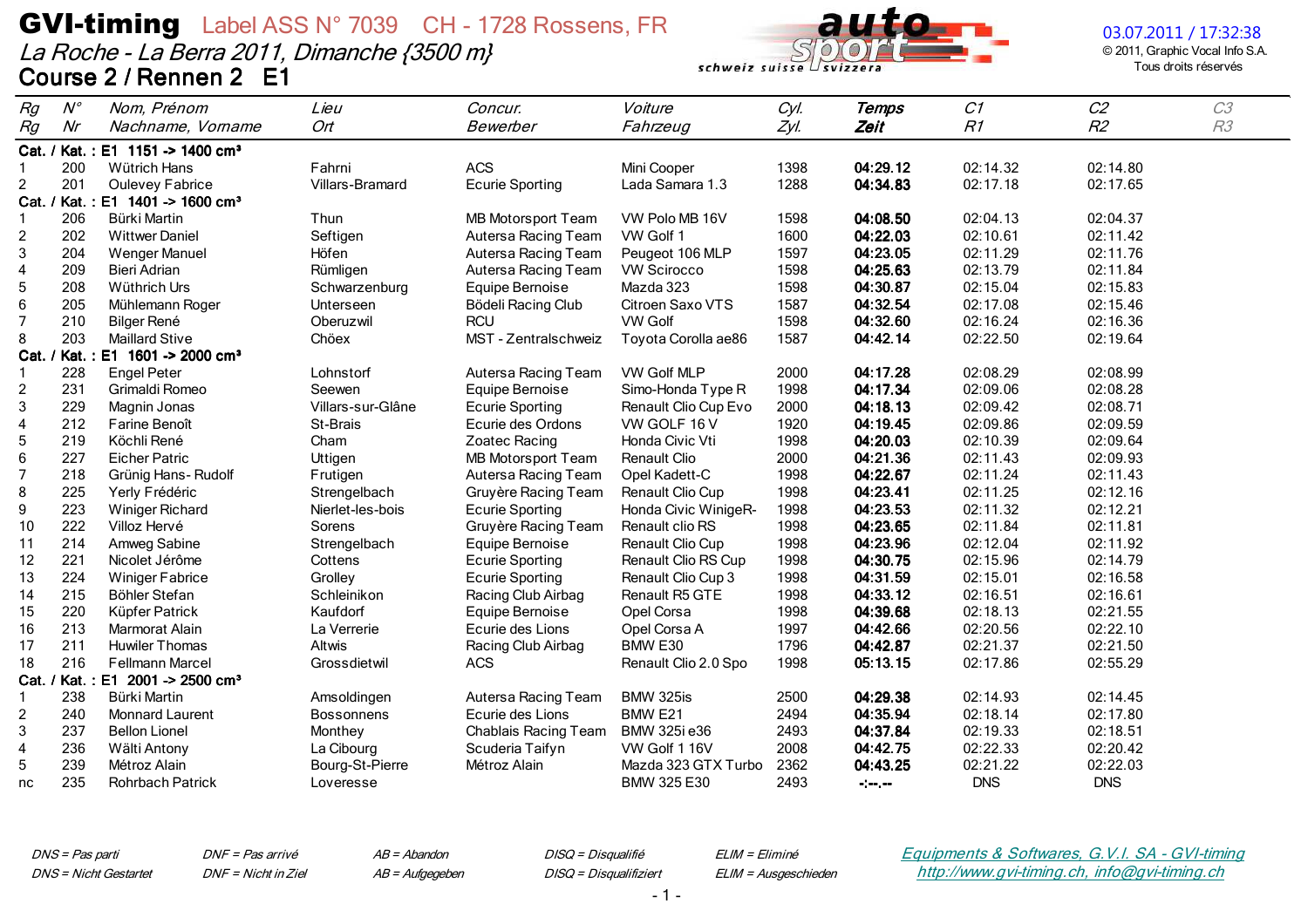La Roche - La Berra 2011, Dimanche {3500 m} Course 2 / Rennen 2 E1



### 03.07.2011 / 17:32:38

© 2011, Graphic Vocal Info S.A. Tous droits réservés

| Rg<br>Rg | $N^{\circ}$<br>Nr | Nom, Prénom<br>Nachname, Vorname  | Lieu<br>Ort         | Concur.<br>Bewerber         | Voiture<br>Fahrzeug         | Cyl.<br>Zyl. | Temps<br>Zeit | C1<br>R1   | C <sub>2</sub><br>R <sub>2</sub> | C <sub>3</sub><br>R <sub>3</sub> |
|----------|-------------------|-----------------------------------|---------------------|-----------------------------|-----------------------------|--------------|---------------|------------|----------------------------------|----------------------------------|
|          | Cat. / Kat.: E1   | $2501 - 3000$ cm <sup>3</sup>     |                     |                             |                             |              |               |            |                                  |                                  |
|          | 242               | Ianniello Bruno                   | Nunningen           | Ecurie Basilisk             | Lancia Delta s4             | 2991         | 03:56.31      | 01:58.58   | 01:57.73                         |                                  |
| nc       | 241               | Mariaux Florent                   | Vionnaz             |                             | BMW 323i E30                | 2794         | $-1$          | <b>DNS</b> | <b>DNS</b>                       |                                  |
| $Cat.$ / | ' Kat. : E1       | $3001 - 3500$ cm <sup>3</sup>     |                     |                             |                             |              |               |            |                                  |                                  |
|          | 252               | Nicolas Gerard                    | Forel               | <b>Ecurie Sporting</b>      | <b>Escort WRC</b>           | 3394         | 04:02.16      | 02:01.06   | 02:01.10                         |                                  |
| 2        | 251               | Gerspacher Jürgen                 | Nunningen           | Ecurie Basilisk             | Lancia Delta s4             | 3349         | 04:04.58      | 02:02.78   | 02:01.80                         |                                  |
| 3        | 248               | Métroz Kevin                      | Liddes              | Atelier de la Tzoumaz       | Mazda 323 GTX               | 3126         | 04:12.98      | 02:06.77   | 02:06.21                         |                                  |
| 4        | 247               | Halter Joe                        | <b>Ennetmoos</b>    | Racing Club Airbag          | Mitsubishi Lancer Ev        | 3403         | 04:14.99      | 02:07.68   | 02:07.31                         |                                  |
| 5        | 250               | Wüthrich Simon                    | Ranflüh             | Equipe Bernoise             | VW Golf II                  | 3373         | 04:16.80      | 02:08.13   | 02:08.67                         |                                  |
| 6        | 246               | <b>Gopal Muller</b>               | Chapelle sur Moudon |                             | <b>Ford Sierra Cosworth</b> | 3388         | 04:31.22      | 02:15.84   | 02:15.38                         |                                  |
| nc       | 249               | Wälti Xavier                      | La Cibourg          | Scuderia Taifyn             | BMW 320 I E30               | 3050         | $-1$          | <b>DNS</b> | <b>DNS</b>                       |                                  |
| Cat. /   | ' Kat. : E1       | 3501 -> 4000 cm <sup>3</sup>      |                     |                             |                             |              |               |            |                                  |                                  |
|          | 258               | Schori Hans                       | Seelisberg          | MST-Zentralschweiz          | Mitsubishi Evo RS           | 3910         | 03:54.93      | 01:57.18   | 01:57.75                         |                                  |
| 2        | 255               | Jenni Willi                       | Heiden              | <b>ACFL Sport Team Liec</b> | Porsche 911 RSR             | 3600         | 04:11.64      | 02:05.92   | 02:05.72                         |                                  |
| 3        | 257               | Marti René                        | Wattenwil           | Equipe Bernoise             | Mitsubishi                  | 3570         | 04:13.47      | 02:07.51   | 02:05.96                         |                                  |
| 4        | 259               | Büetiger Paul                     | Lohn-Ammannsegg     | Stadler Motorsport          | Porsche GT3 Cup             | 3600         | 04:21.18      | 02:10.56   | 02:10.62                         |                                  |
| 5        | 256               | Kistler Dany                      | Nürensdorf-Breite   | Racing Club Airbag          | Audi RS2                    | 3784         | 04:43.20      | 02:22.46   | 02:20.74                         |                                  |
| 6        | 260               | <b>Barraud Nicolas</b>            | Lonay               | Team VWF                    | <b>BMW 318i</b>             | 3534         | 04:49.62      | 02:14.57   | 02:35.05                         |                                  |
| Cat. /   | ' Kat.            | $E1$ 4001 -> 4500 cm <sup>3</sup> |                     |                             |                             |              |               |            |                                  |                                  |
|          | 261               | Chiquita Jean Paul                | Orbe                | TeamVWF                     | <b>BMW 318 is</b>           | 4398         | 04:21.69      | 02:09.59   | 02:12.10                         |                                  |

DNF = Pas arrivé DNF = Nicht in Ziel  $AB = Abandon$ AB = Aufgegeben DISQ = Disqualifié DISQ = Disqualifiziert ELIM = Eliminé ELIM = Ausgeschieden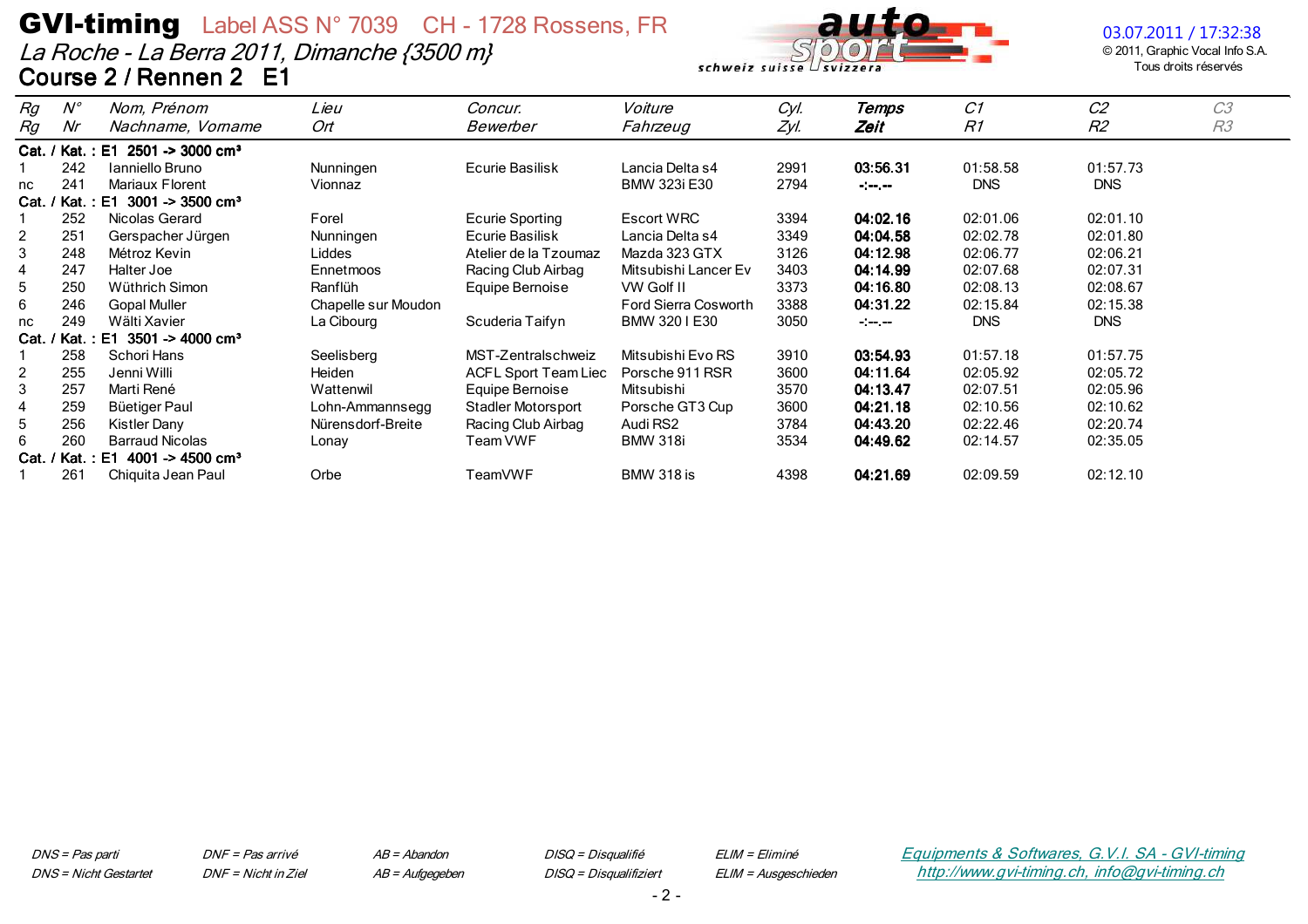La Roche - La Berra 2011, Dimanche {3500 m} Course 2 / Rennen 2 CN - E2



#### 03.07.2011 / 17:58:17

© 2011, Graphic Vocal Info S.A. Tous droits réservés

| Rg<br>Rg<br>Nr                | $N^{\circ}$    | Nom, Prénom<br>Nachname, Vorname                                | Lieu<br>Ort           | Concur.<br>Bewerber                        | Voiture<br>Fahrzeug       | Cyl.<br>Zyl. | Temps<br>Zeit                                                 | C1<br>R1             | C2<br>R2               | C3<br>R3 |
|-------------------------------|----------------|-----------------------------------------------------------------|-----------------------|--------------------------------------------|---------------------------|--------------|---------------------------------------------------------------|----------------------|------------------------|----------|
|                               |                |                                                                 |                       |                                            |                           |              |                                                               |                      |                        |          |
| $\mathbf{1}$                  |                | Cat. / Kat.: CN 2001 -> 3000 cm <sup>3</sup>                    |                       |                                            |                           |              |                                                               |                      |                        |          |
|                               |                | Charrière Bernard                                               | Sorens                | Charrière Bernard                          | <b>PRC Power Tec CN</b>   | 3000         | 04:18.38                                                      | 02:09.14             | 02:09.24               |          |
|                               | 2              | Cat. / Kat.: E2-SH 600 -> 1150 cm <sup>3</sup>                  |                       |                                            |                           | 998          | 04:38.60                                                      | 02:19.94             | 02:18.66               |          |
|                               |                | Pralong Gary<br>Cat. / Kat.: E2-SH 1151 -> 1400 cm <sup>3</sup> | Vernayaz              | Pralong Gary                               | Mini Westfield trz        |              |                                                               |                      |                        |          |
|                               | Δ              | <b>Bovier Jean-Pierre</b>                                       | Vex                   | Ecurie 13 Etoiles                          | Austin Cooper RS          | 1298         | 04:38.66                                                      | 02:19.73             | 02:18.93               |          |
|                               |                | Cat. / Kat.: E2-SC 600 -> 1150 cm <sup>3</sup>                  |                       |                                            |                           |              |                                                               |                      |                        |          |
|                               | 5              | Von Siebenthal Yannic                                           | Aigle                 | Ecurie des Lions                           | Jema B10 JA               | 998          | 04:29.01                                                      | 02:12.43             | 02:16.58               |          |
|                               |                | Cat. / Kat.: E2-SC 1601 -> 2000 cm <sup>3</sup>                 |                       |                                            |                           |              |                                                               |                      |                        |          |
|                               | 8              | Hunziker Herbert                                                | Pfeffikon             | Hunziker Herbert                           | Norma Honda M20F          | 1998         | 03:55.11                                                      | 01:56.79             | 01:58.32               |          |
| $\overline{c}$                | $\overline{7}$ | Grandjean Eric                                                  | Ollon                 | Chablais Racing Team                       | Westfield 7 SE            | 1998         | 04:11.55                                                      | 02:05.18             | 02:06.37               |          |
|                               |                | Cat. / Kat.: E2-SC 2501 -> 3000 cm <sup>3</sup>                 |                       |                                            |                           |              |                                                               |                      |                        |          |
|                               | 13             | Müller Urs                                                      | Euthal                | Urs Müller                                 | Osella PA30/ Zytek        | 3000         | 03:45.89                                                      | 01:50.74             | 01:55.15               |          |
|                               |                | Cat. / Kat.: E2-SS 600 -> 1150 cm <sup>3</sup>                  |                       |                                            |                           |              |                                                               |                      |                        |          |
| 21<br>$\mathbf{1}$            |                | Dougoud Nikolaj                                                 | Rueyres-st-Laurent    | <b>Ecurie Sporting</b>                     | GDS Spyder                | 1074         | 04:05.55                                                      | 02:02.57             | 02:02.98               |          |
| $\boldsymbol{2}$              | $\sqrt{3}$     | Grand Joël                                                      | Veyras                | Vag sport SRT                              | Furia GRJ                 | 1000         | 04:15.43                                                      | 02:08.27             | 02:07.16               |          |
| 3<br>22                       |                | <b>Martin Steve</b>                                             | Chapelle-sur-Moudon   | Ecurie des Lions                           | Formule BMW               | 1150         | 04:15.68                                                      | 02:06.47             | 02:09.21               |          |
| 23<br>$\overline{\mathbf{4}}$ |                | Maurer Jacques                                                  | Le Locle              | Jacques Maurer                             | Jedi-Honda                | 1137         | 04:22.24                                                      | 02:10.01             | 02:12.23               |          |
| 5<br>24                       |                | Kowalski Nicolas                                                | Romont                | <b>Ecurie Sporting</b>                     | <b>PRM Fun Boost</b>      | 998          | 04:33.05                                                      | 02:15.68             | 02:17.37               |          |
|                               |                | Cat. / Kat.: E2-SS 1151 -> 1400 cm <sup>3</sup>                 |                       |                                            |                           |              |                                                               |                      |                        |          |
| 27<br>$\mathbf{1}$            |                | <b>Fellay Patrick</b>                                           | Martigny              | Atelier de la Tzoumaz                      | Formule Europe Arcob      | 1298         | 04:02.00                                                      | 02:02.07             | 01:59.93               |          |
| 26<br>2                       |                | <b>Revaz Valentin</b>                                           | Dorénaz               | Atelier de la Tzoumaz                      | Formule BMW               | 1200         | 04:07.62                                                      | 02:03.25             | 02:04.37               |          |
|                               |                | Cat. / Kat.: E2-SS 1601 -> 2000 cm <sup>3</sup>                 |                       |                                            |                           |              |                                                               |                      |                        |          |
| 31<br>$\mathbf{1}$            |                | <b>Balmer Christian</b>                                         | Wilderswil            | Bödeli Racing Club                         | <b>Tatuus Renault</b>     | 2000         | 03:40.03                                                      | 01:49.66             | 01:50.37               |          |
| $\overline{c}$<br>34          |                | Ducommun Julien                                                 | Veyrier               | Ecurie de l'Ouest Rom                      | Tatuus Ascona             | 2000         | 03:40.66                                                      | 01:50.02             | 01:50.64               |          |
| 3<br>37                       |                | Revaz Florian                                                   | Dorénaz               | Atelier de la Tzoumaz                      | <b>Renault Tatuus</b>     | 2000         | 03:52.05                                                      | 01:55.63             | 01:56.42               |          |
| $\overline{\mathbf{4}}$<br>32 |                | <b>Chariatte Alain</b>                                          | Porrentruy            | Ecurie des Ordons                          | Dallara Opel F-394        | 2000         | 03:53.77                                                      | 01:55.85             | 01:57.92               |          |
| $\mathbf 5$<br>33             |                | Debrunner Hansruedi                                             | Müllheim              | <b>ACS</b>                                 | Dallara 398               | 2000         | 03:55.02                                                      | 01:56.46             | 01:58.56               |          |
| 6<br>38                       |                | <b>Weber David</b>                                              | Saulcy                | Ecurie des Ordons                          | Dallara F302-04 Opel      | 2000         | 03:55.48                                                      | 01:57.87             | 01:57.61               |          |
| $\overline{7}$<br>35          |                | Gysin Fabian                                                    | Wädenswil             | Jo Zeller Racing                           | Dallara 399/300 Fiat      | 2000         | 03:55.90                                                      | 01:57.59             | 01:58.31               |          |
| 8<br>36                       |                | Planchamp Didier                                                | Vionnaz               | Chablais Racing Team                       | Formule Tatuus Renau      | 1998         | 03:59.63                                                      | 01:59.77             | 01:59.86               |          |
| 39<br>9                       |                | Weber Christophe                                                | Saulcy                | Ecurie des Ordons                          | Dallara F302-04           | 2000         | 04:01.38                                                      | 02:01.37             | 02:00.01               |          |
| 40<br>10                      |                | Pillonel Yann                                                   | Arbaz                 | Atelier de la Tzoumaz                      | Opel Lotus                | 2000         | 04:04.13                                                      | 02:01.90             | 02:02.23               |          |
| 42<br>11                      |                | <b>Berguerand Louis</b>                                         | Charrat               | Chablais Racing Team                       | Tatuus                    | 2000         | 04:06.48                                                      | 02:02.82             | 02:03.66               |          |
| 41<br>nc                      |                | Chatelet Mickaël                                                | Troistorrents         | Chablais Racing Team                       | <b>Tatuus Renault</b>     | 2000         | $-1$ - $-1$ - $-$                                             | 02:00.60             | AB.                    |          |
| Cat. / Kat. :                 |                | $E2-SS + 2000 cm3$                                              |                       |                                            |                           |              |                                                               |                      |                        |          |
| 48<br>-1                      |                | <b>Steiner Marcel</b>                                           | Oberdiessbach         | Equipe Bernoise                            | Osella FA30/Zytek         | 3000         | 03:30.02                                                      | 01:44.78             | 01:45.24               |          |
| $\overline{c}$<br>47          |                | <b>Lachat Florian</b>                                           | Porrentruy            | Jenzer Motorsport                          | <b>Tatuus Mugen Turbo</b> | 2975         | 03:35.19                                                      | 01:47.22             | 01:47.97               |          |
| 3<br>50<br>49<br>nc           |                | <b>Berguerand Eric</b><br>Volluz Joel                           | Martigny<br>Le Chable | Atelier de la Tzoumaz<br>Ecurie 13 Etoiles | Lola b99<br>Reynard 95 D  | 3000<br>3000 | 03:46.08<br>$\frac{1}{2}$ and $\frac{1}{2}$ and $\frac{1}{2}$ | 01:52.12<br>01:45.25 | 01:53.96<br><b>DNS</b> |          |

DNS = Pas parti **DNS** = Nicht Gestartet

 $AB = Abandon$ DNF = Nicht in Ziel AB = Aufgegeben DISQ = Disqualifié DISQ = Disqualifiziert ELIM = Eliminé ELIM = Ausgeschieden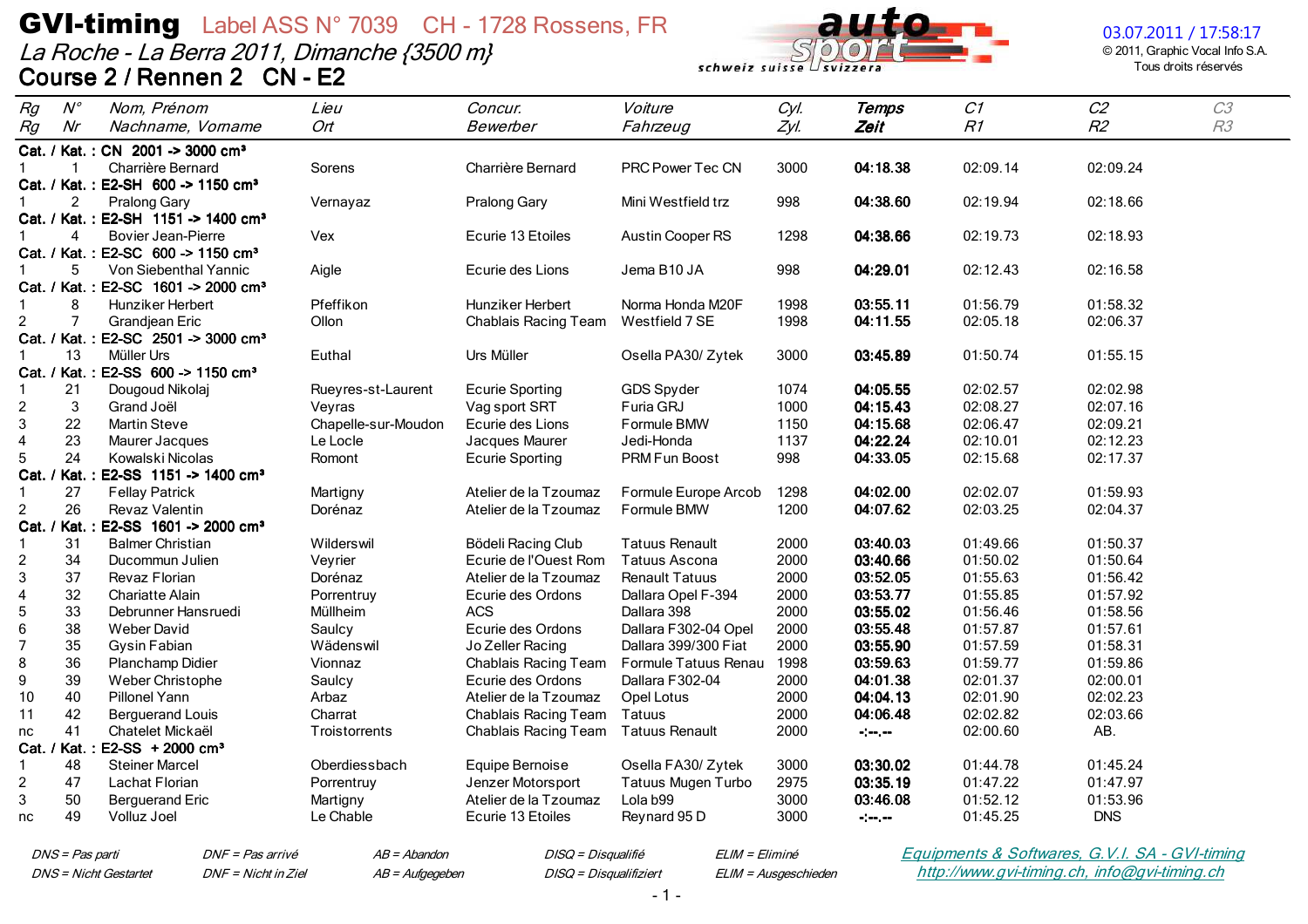La Roche - La Berra 2011, Dimanche {3500 m} Course 2 / Rennen 2 REG



© 2011, Graphic Vocal Info S.A. Tous droits réservés

| Rg       | $N^{\circ}$ | Nom, Prénom                                      | Lieu              | Concur.                | Voiture                   | Cyl. | Temps                                                                                                   | C1         | C <sub>2</sub> | C <sub>3</sub> |
|----------|-------------|--------------------------------------------------|-------------------|------------------------|---------------------------|------|---------------------------------------------------------------------------------------------------------|------------|----------------|----------------|
| Rg       | Nr          | Nachname, Vorname                                | Ort               | Bewerber               | Fahrzeug                  | Zyl. | Zeit                                                                                                    | R1         | R <sub>2</sub> | R <sub>3</sub> |
|          |             | Cat. / Kat.: REG L3 1601 -> 2000 cm <sup>3</sup> |                   |                        |                           |      |                                                                                                         |            |                |                |
|          | 301         | Fauler Dani                                      | Stadel            |                        | VW Golf 1 GTI             | 1800 | 04:38.76                                                                                                | 02:20.51   | 02:18.25       |                |
| 2        | 303         | Zaugg Markus                                     | Rüderswil         | Racing Team Zäziwil    | Opel Kadett C             | 1957 | 04:46.97                                                                                                | 02:23.55   | 02:23.42       |                |
| $Cat.$ / |             | Kat.: REG L4 1601 -> 2000 cm <sup>3</sup>        |                   |                        |                           |      |                                                                                                         |            |                |                |
|          | 405         | Nyffeler Daniel                                  | Rüeggisberg       |                        | Opel Kadett GSI           | 1997 | 04:42.01                                                                                                | 02:20.60   | 02:21.41       |                |
| 2        | 401         | Egli Philip                                      | Zürich            | Racing Club Airbag     | VW Scirocco 16V           | 1780 | 04:50.27                                                                                                | 02:25.00   | 02:25.27       |                |
| nc       | 404         | <b>Robert Christian</b>                          | Morrens           | Ecurie des Lions       | BMW E30                   | 1795 | $\frac{1}{2} \left( \frac{1}{2} \frac{1}{2} \right) \frac{1}{2} \left( \frac{1}{2} \frac{1}{2} \right)$ | <b>DNS</b> | <b>DNS</b>     |                |
| Cat. /   | Kat.        | REG N + ISN 1601 -> 2000 cm <sup>3</sup>         |                   |                        |                           |      |                                                                                                         |            |                |                |
| nc       | 505         | <b>Magnin Marcel</b>                             | Cheyres           | <b>Ecurie Sporting</b> | Honda Civic Type R        | 1998 | $-1$ $-1$                                                                                               | <b>DNS</b> | <b>DNS</b>     |                |
| Cat. /   |             | / Kat. : REG E1 1151 -> 1400 cm <sup>3</sup>     |                   |                        |                           |      |                                                                                                         |            |                |                |
|          | 700         | Schmid Rolf                                      | Waltenschwil      | R.Schmid               | Suzuki Swift RS           | 1299 | 04:45.26                                                                                                | 02:22.84   | 02:22.42       |                |
| Cat. /   |             | Kat.: REG E1 1401 -> 1600 cm <sup>3</sup>        |                   |                        |                           |      |                                                                                                         |            |                |                |
|          | 703         | Esteves Michaël                                  | Dorénaz           |                        | <b>VW Jetta</b>           | 1599 | 04:42.09                                                                                                | 02:20.97   | 02:21.12       |                |
| 2        | 702         | Droz Daniel                                      | Lieugex 63        | Chablais Racing Team   | Golf 17                   | 1598 | 04:45.98                                                                                                | 02:22.92   | 02:23.06       |                |
| 3        | 701         | Conne Stéphane                                   | Gland             | Ecurie Performance     | Citroen Saxo VTS 16       | 1587 | 04:56.47                                                                                                | 02:29.20   | 02:27.27       |                |
| $Cat.$ / |             | / Kat.: REG E1 1601 -> 2000 cm <sup>3</sup>      |                   |                        |                           |      |                                                                                                         |            |                |                |
|          | 712         | Grispino Claudio                                 | Steinen           | Grispino Claudio       | <b>Renault 5 Williams</b> | 2000 | 04:22.38                                                                                                | 02:11.44   | 02:10.94       |                |
| 2        | 714         | Jakober Patrick                                  | Kerns             | P.Jakober              | VW Golf 1                 | 1800 | 04:40.04                                                                                                | 02:20.05   | 02:19.99       |                |
| 3        | 719         | Lopez Patrice                                    | Valeyres/Montagny | 20049                  | VW golf 116V              | 1998 | 04:51.85                                                                                                | 02:28.05   | 02:23.80       |                |
| Cat. /   |             | Kat.: REG E1 2001 -> 2500 cm <sup>3</sup>        |                   |                        |                           |      |                                                                                                         |            |                |                |
|          | 732         | Zurbrügg Benjamin                                | Amsoldingen       | Autersa Racing Team    | <b>VW Polo</b>            | 2210 | 04:20.76                                                                                                | 02:09.92   | 02:10.84       |                |
| 2        | 728         | Hirsig Christian                                 | Amsoldingen       | Autersa Racing Team    | <b>VW Polo</b>            | 2162 | 04:33.04                                                                                                | 02:16.38   | 02:16.66       |                |
| 3        | 727         | Deladoey Jean-Daniel                             | Collombey         | Ecurie Performance     | <b>BMW E30 325</b>        | 2493 | 05:05.33                                                                                                | 02:33.11   | 02:32.22       |                |
| Cat. /   | ' Kat.      | REG CN 1601 -> 2000 cm <sup>3</sup>              |                   |                        |                           |      |                                                                                                         |            |                |                |
|          | 45          | Golay Didier                                     | Mossel            | Team Trajectoire       | Funyo 4                   | 1998 | 04:28.18                                                                                                | 02:13.89   | 02:14.29       |                |

DNS = Pas parti **DNS** = Nicht Gestartet ELIM = Eliminé ELIM = Ausgeschieden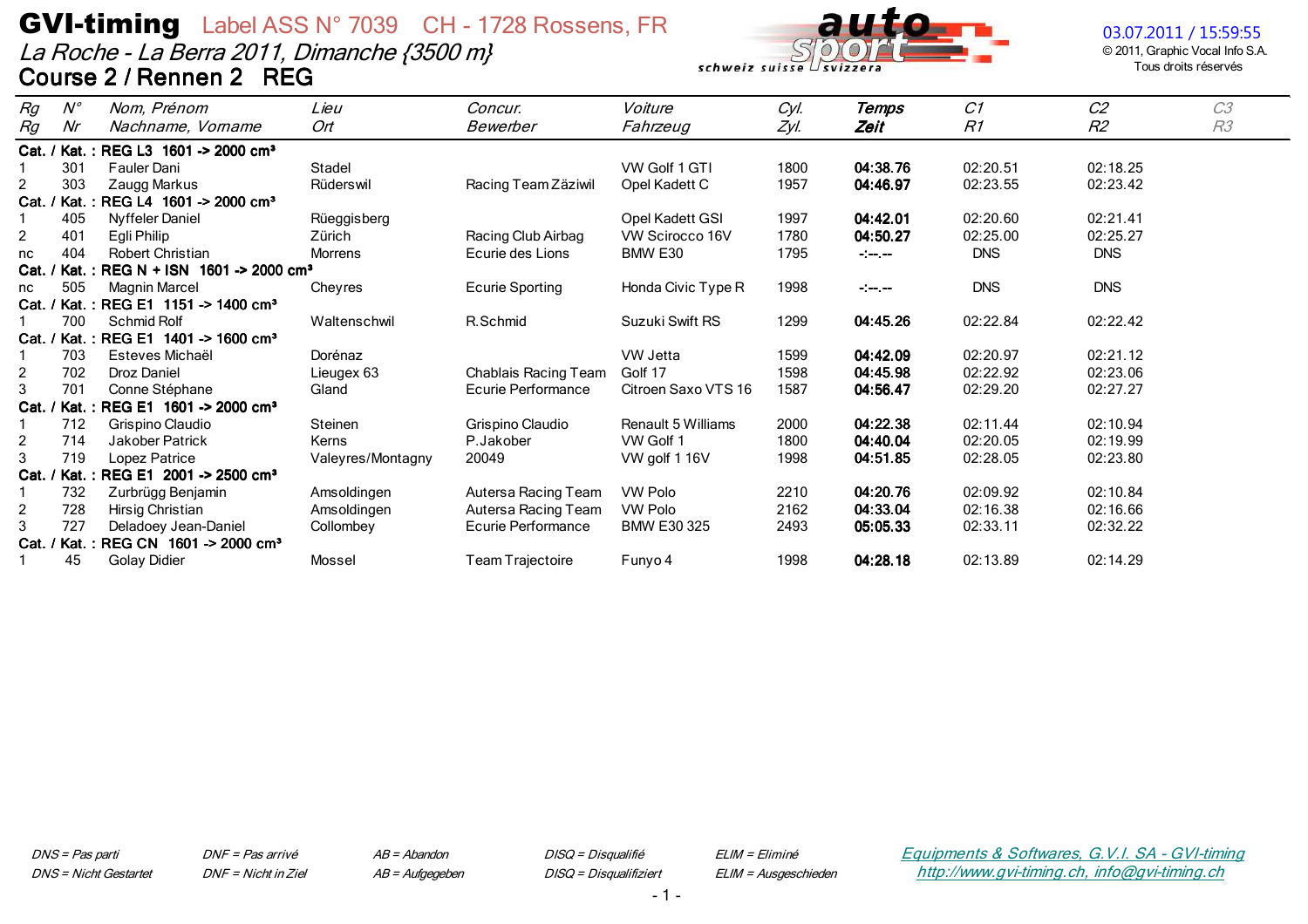

03.07.2011 / 17:59:22

© 2011, Graphic Vocal Info S.A. Tous droits réservés

| Rg             | $N^{\circ}$    | Nom, Prénom             | Lieu               | Concur.                     | Voiture                   | Cyl. | Groupe             | <b>Temps</b> | V.Moy.    |
|----------------|----------------|-------------------------|--------------------|-----------------------------|---------------------------|------|--------------------|--------------|-----------|
| Rg             | Nr             | Nachname, Vorname       | Ort                | Bewerber                    | Fahrzeug                  | Zyl. | Gruppe             | Zeit         | $Ø$ spd   |
| $\mathbf{1}$   | 48             | <b>Steiner Marcel</b>   | Oberdiessbach      | Equipe Bernoise             | Osella FA30/Zytek         | 3000 | E <sub>2</sub> -SS | 03:30.02     | ${119.9}$ |
| $\overline{c}$ | 47             | Lachat Florian          | Porrentruy         | Jenzer Motorsport           | Tatuus Mugen Turbo        | 2975 | E <sub>2</sub> -SS | 03:35.19     | ${117.1}$ |
| $\mathbf{3}$   | 31             | <b>Balmer Christian</b> | Wilderswil         | Bödeli Racing Club          | <b>Tatuus Renault</b>     | 2000 | E <sub>2</sub> -SS | 03:40.03     | ${114.5}$ |
| $\overline{4}$ | 34             | Ducommun Julien         | Veyrier            | Ecurie de l'Ouest Romand    | <b>Tatuus Ascona</b>      | 2000 | E <sub>2</sub> -SS | 03:40.66     | ${114.2}$ |
| 5              | 13             | Müller Urs              | Euthal             | Urs Müller                  | Osella PA30/ Zytek        | 3000 | E <sub>2</sub> -SC | 03:45.89     | ${111.5}$ |
| $\,6\,$        | 50             | <b>Berguerand Eric</b>  | Martigny           | Atelier de la Tzoumaz       | Lola b99                  | 3000 | E <sub>2</sub> -SS | 03:46.08     | ${111.4}$ |
| $\overline{7}$ | 37             | Revaz Florian           | Dorénaz            | Atelier de la Tzoumaz       | <b>Renault Tatuus</b>     | 2000 | E <sub>2</sub> -SS | 03:52.05     | ${108.5}$ |
| 8              | 32             | <b>Chariatte Alain</b>  | Porrentruy         | Ecurie des Ordons           | Dallara Opel F-394        | 2000 | E <sub>2</sub> -SS | 03:53.77     | ${107.7}$ |
| 9              | 258            | Schori Hans             | Seelisberg         | MST-Zentralschweiz          | Mitsubishi Evo RS         | 3910 | E1                 | 03:54.93     | ${107.2}$ |
| 10             | 33             | Debrunner Hansruedi     | Müllheim           | <b>ACS</b>                  | Dallara 398               | 2000 | E <sub>2</sub> -SS | 03:55.02     | ${107.2}$ |
| 11             | 8              | Hunziker Herbert        | Pfeffikon          | Hunziker Herbert            | Norma Honda M20F          | 1998 | E <sub>2</sub> -SC | 03:55.11     | ${107.1}$ |
| 12             | 38             | <b>Weber David</b>      | Saulcy             | Ecurie des Ordons           | Dallara F302-04 Opel      | 2000 | E <sub>2</sub> -SS | 03:55.48     | ${107.0}$ |
| 13             | 35             | Gysin Fabian            | Wädenswil          | Jo Zeller Racing            | Dallara 399/300 Fiat 16V  | 2000 | E <sub>2</sub> -SS | 03:55.90     | ${106.8}$ |
| 14             | 242            | Ianniello Bruno         | Nunningen          | Ecurie Basilisk             | Lancia Delta s4           | 2991 | E <sub>1</sub>     | 03:56.31     | ${106.6}$ |
| 15             | 165            | Pfefferlé Alain         | Anzère             | <b>SHRT</b>                 | Porsche 935 Turbo         | 4990 | IS                 | 03:57.13     | ${106.2}$ |
| 16             | 36             | Planchamp Didier        | Vionnaz            | Chablais Racing Team        | Formule Tatuus Renault    | 1998 | E2-SS              | 03:59.63     | ${105.1}$ |
| 17             | 156            | David Papagna           | Gravesano          | David Papagna               | Lancia S4 Martini         | 2975 | IS                 | 04:00.57     | ${104.7}$ |
| 18             | 39             | Weber Christophe        | Saulcy             | Ecurie des Ordons           | Dallara F302-04           | 2000 | E <sub>2</sub> -SS | 04:01.38     | ${104.3}$ |
| 19             | 27             | <b>Fellay Patrick</b>   | Martigny           | Atelier de la Tzoumaz       | Formule Europe Arcobaleno | 1298 | E <sub>2</sub> -SS | 04:02.00     | ${104.1}$ |
| 20             | 252            | Nicolas Gerard          | Forel              | <b>Ecurie Sporting</b>      | <b>Escort WRC</b>         | 3394 | E1                 | 04:02.16     | ${104.0}$ |
| 21             | 154            | Koch Josef              | Malters            | MST-Zentralschweiz          | Opel Kadett 16V           | 2485 | IS                 | 04:03.60     | ${103.4}$ |
| 22             | 40             | Pillonel Yann           | Arbaz              | Atelier de la Tzoumaz       | Opel Lotus                | 2000 | E <sub>2</sub> -SS | 04:04.13     | ${103.2}$ |
| 23             | 251            | Gerspacher Jürgen       | Nunningen          | Ecurie Basilisk             | Lancia Delta s4           | 3349 | E <sub>1</sub>     | 04:04.58     | ${103.0}$ |
| 24             | 21             | Dougoud Nikolaj         | Rueyres-st-Laurent | <b>Ecurie Sporting</b>      | GDS Spyder                | 1074 | E <sub>2</sub> -SS | 04:05.55     | ${102.6}$ |
| 25             | 42             | <b>Berguerand Louis</b> | Charrat            | Chablais Racing Team        | Tatuus                    | 2000 | E <sub>2</sub> -SS | 04:06.48     | ${102.2}$ |
| 26             | 153            | Zwahlen Christoph       | Pfyn               | Equipe Bernoise             | Opel Kadett C             | 2499 | IS                 | 04:07.27     | ${101.9}$ |
| 27             | 151            | Banz Armin              | Schachen           | MST-Zentralschweiz          | Opel Kadett C 16V         | 2486 | IS                 | 04:07.41     | ${101.8}$ |
| 28             | 146            | <b>Krieg Danny</b>      | Lachen             | Equipe Bernoise             | Opel Kadett C 16V         | 1997 | IS                 | 04:07.47     | ${101.8}$ |
| 29             | 26             | Revaz Valentin          | Dorénaz            | Atelier de la Tzoumaz       | Formule BMW               | 1200 | E <sub>2</sub> -SS | 04:07.62     | ${101.7}$ |
| 30             | 147            | Marty Roman             | Unteriberg         | W.M.Racing Car              | Opel Kadett C             | 1998 | IS                 | 04:08.21     | ${101.5}$ |
| 31             | 206            | Bürki Martin            | Thun               | <b>MB Motorsport Team</b>   | VW Polo MB 16V            | 1598 | E1                 | 04:08.50     | ${101.4}$ |
| 32             | 117            | Schnellmann Roger       | Wangen             | <b>ACS Schweiz</b>          | Mitsubishi Lancer Evo 8   | 3398 | $A + ISA$          | 04:10.12     | ${100.7}$ |
| 33             | $\overline{7}$ | Grandjean Eric          | Ollon              | Chablais Racing Team        | Westfield 7 SE            | 1998 | E <sub>2</sub> -SC | 04:11.55     | ${100.1}$ |
| 34             | 255            | Jenni Willi             | Heiden             | <b>ACFL Sport Team Liec</b> | Porsche 911 RSR           | 3600 | E <sub>1</sub>     | 04:11.64     | ${100.1}$ |
| 35             | 248            | Métroz Kevin            | Liddes             | Atelier de la Tzoumaz       | Mazda 323 GTX             | 3126 | E1                 | 04:12.98     | ${99.61}$ |
| 36             | 139            | <b>Rohr Werner</b>      | Reitnau            | Equipe Bernoise             | Toyota Corolla AE 86      | 1600 | IS                 | 04:13.10     | ${99.56}$ |
| 37             | 116            | <b>Kessler Thomas</b>   | Siebnen            |                             | Mitsubishi Evo 8          | 3398 | $A + ISA$          | 04:13.30     | ${99.48}$ |
| 38             | 257            | Marti René              | Wattenwil          | Equipe Bernoise             | Mitsubishi                | 3570 | E1                 | 04:13.47     | ${99.42}$ |
| 39             | 155            | Sawatzki Bruno          | Frümsen            | <b>ACFL</b>                 | Opel Ascona B             | 2408 | IS                 | 04:14.05     | ${99.19}$ |
| 40             | 137            | Lanz Andreas            | Maur               | Equipe Bernoise             | Toyota Corolla AE86       | 1600 | IS                 | 04:14.64     | ${98.96}$ |
| 41             | 247            | Halter Joe              | Ennetmoos          | Racing Club Airbag          | Mitsubishi Lancer Evo 9   | 3403 | E <sub>1</sub>     | 04:14.99     | ${98.82}$ |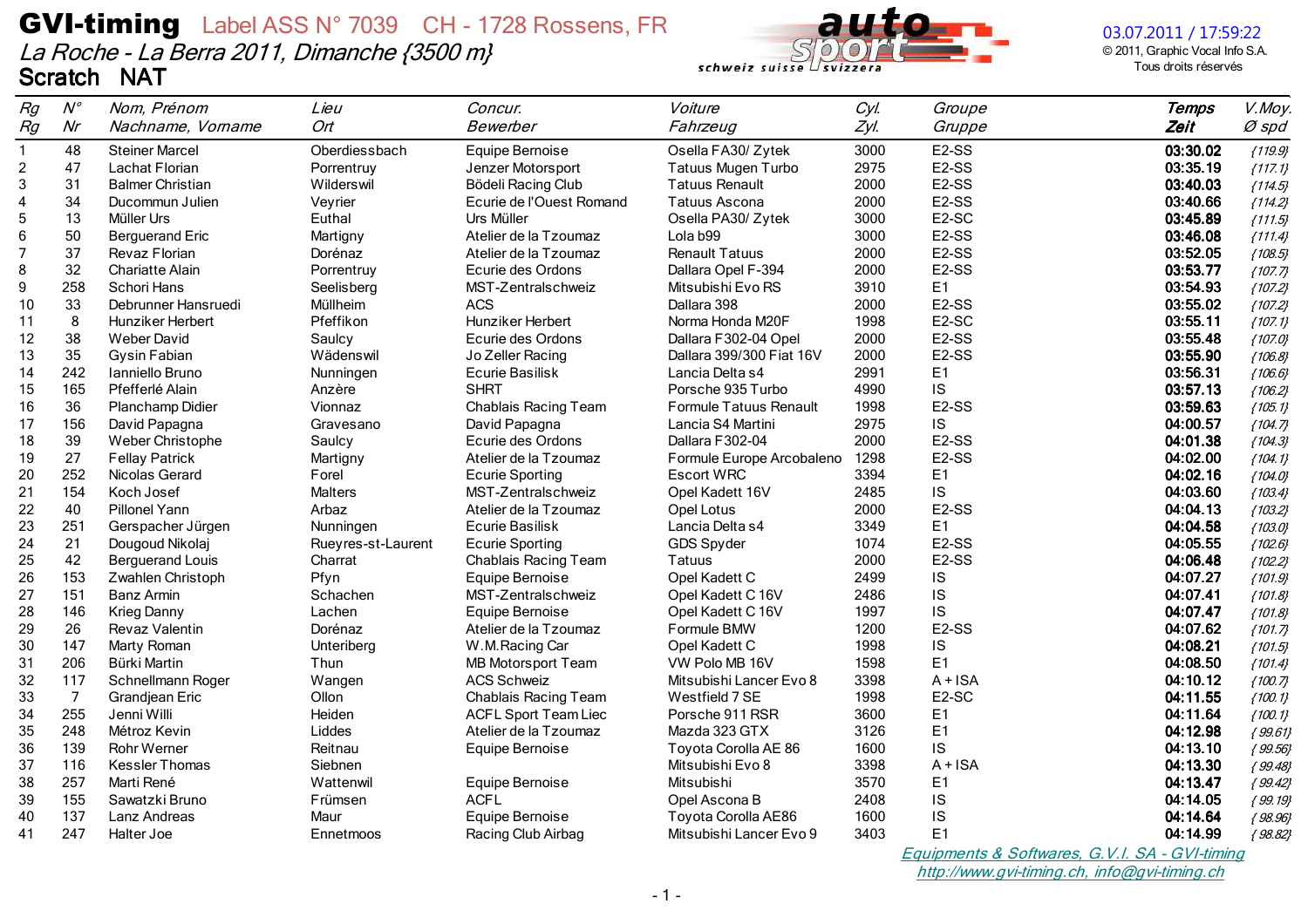

03.07.2011 / 17:59:22

© 2011, Graphic Vocal Info S.A. Tous droits réservés

| Rg | $N^{\circ}$     | Nom, Prénom             | Lieu                | Concur.                   | Voiture                   | Cyl. | Groupe                | <b>Temps</b> | V.Moy.    |
|----|-----------------|-------------------------|---------------------|---------------------------|---------------------------|------|-----------------------|--------------|-----------|
| Rg | Nr              | Nachname, Vorname       | Ort <sup>-</sup>    | Bewerber                  | Fahrzeug                  | Zyl. | Gruppe                | Zeit         | Ø spd     |
| 42 | 3               | Grand Joël              | Veyras              | Vag sport SRT             | Furia GRJ                 | 1000 | E <sub>2</sub> -SS    | 04:15.43     | ${98.65}$ |
| 43 | 152             | <b>Eberle Harry</b>     | <b>Buchs</b>        | <b>ACFL</b>               | Opel Kadett-C             | 2486 | IS                    | 04:15.56     | ${98.60}$ |
| 44 | 22              | <b>Martin Steve</b>     | Chapelle-sur-Moudon | Ecurie des Lions          | Formule BMW               | 1150 | E2-SS                 | 04:15.68     | ${98.56}$ |
| 45 | 86              | Büeler Toni             | Oberarth            | MST-Zentralschweiz        | Mitsubishi Evo 10         | 3397 | $N + ISN$             | 04:16.03     | ${98.42}$ |
| 46 | 95              | <b>Buehrer Nicolas</b>  | <b>Bienne</b>       | <b>SHRT</b>               | Porsche 911 GT3 RS        | 3600 | GT                    | 04:16.51     | ${98.24}$ |
| 47 | 250             | Wüthrich Simon          | Ranflüh             | Equipe Bernoise           | VW Golf II                | 3373 | E <sub>1</sub>        | 04:16.80     | ${98.13}$ |
| 48 | 138             | Oulevay Christophe      | Chavornay           | Team VWF                  | <b>VW Scirocco</b>        | 1600 | IS                    | 04:17.01     | ${98.05}$ |
| 49 | 228             | <b>Engel Peter</b>      | Lohnstorf           | Autersa Racing Team       | <b>VW Golf MLP</b>        | 2000 | E <sub>1</sub>        | 04:17.28     | ${97.94}$ |
| 50 | 231             | Grimaldi Romeo          | Seewen              | Equipe Bernoise           | Simo-Honda Type R         | 1998 | E <sub>1</sub>        | 04:17.34     | ${97.92}$ |
| 51 | 229             | Magnin Jonas            | Villars-sur-Glâne   | <b>Ecurie Sporting</b>    | Renault Clio Cup Evo      | 2000 | E <sub>1</sub>        | 04:18.13     | ${97.62}$ |
| 52 | $\overline{1}$  | Charrière Bernard       | Sorens              | Charrière Bernard         | PRC Power Tec CN          | 3000 | CN                    | 04:18.38     | ${97.53}$ |
| 53 | 212             | Farine Benoît           | St-Brais            | Ecurie des Ordons         | VW GOLF 16 V              | 1920 | E <sub>1</sub>        | 04:19.45     | ${97.12}$ |
| 54 | 219             | Köchli René             | Cham                | Zoatec Racing             | Honda Civic Vti           | 1998 | E <sub>1</sub>        | 04:20.03     | ${96.91}$ |
| 55 | 131             | Mathys Hans Ulrich      | Grünenmatt          | Equipe Bernoise           | Fiat Uno                  | 1398 | IS                    | 04:20.46     | ${96.75}$ |
| 56 | 259             | Büetiger Paul           | Lohn-Ammannsegg     | Stadler Motorsport        | Porsche GT3 Cup           | 3600 | E1                    | 04:21.18     | ${96.48}$ |
| 57 | 71              | Mächler Albin           | Wangen/SZ           | <b>ACS</b>                | BMW 1er M-Coupé           | 5064 | <b>SS Competition</b> | 04:21.22     | ${96.47}$ |
| 58 | 227             | <b>Eicher Patric</b>    | Uttigen             | <b>MB Motorsport Team</b> | Renault Clio              | 2000 | E <sub>1</sub>        | 04:21.36     | ${96.41}$ |
| 59 | 261             | Chiquita Jean Paul      | Orbe                | TeamVWF                   | <b>BMW 318 is</b>         | 4398 | E <sub>1</sub>        | 04:21.69     | ${96.29}$ |
| 60 | 202             | <b>Wittwer Daniel</b>   | Seftigen            | Autersa Racing Team       | VW Golf 1                 | 1600 | E <sub>1</sub>        | 04:22.03     | ${96.17}$ |
| 61 | 23              | Maurer Jacques          | Le Locle            | Jacques Maurer            | Jedi-Honda                | 1137 | E <sub>2</sub> -SS    | 04:22.24     | ${96.09}$ |
| 62 | 218             | Grünig Hans-Rudolf      | Frutigen            | Autersa Racing Team       | Opel Kadett-C             | 1998 | E <sub>1</sub>        | 04:22.67     | ${95.93}$ |
| 63 | 204             | <b>Wenger Manuel</b>    | Höfen               | Autersa Racing Team       | Peugeot 106 MLP           | 1597 | E1                    | 04:23.05     | ${95.79}$ |
| 64 | 225             | Yerly Frédéric          | Strengelbach        | Gruyère Racing Team       | Renault Clio Cup          | 1998 | E <sub>1</sub>        | 04:23.41     | ${95.66}$ |
| 65 | 223             | Winiger Richard         | Nierlet-les-bois    | <b>Ecurie Sporting</b>    | Honda Civic WinigeR-Artca | 1998 | E <sub>1</sub>        | 04:23.53     | ${95.62}$ |
| 66 | 159             | Comby Alexandre         | La Chaux-de-Fonds   | Porsche Sport Cup         | Porsche 930 turbo         | 4474 | IS                    | 04:23.65     | ${95.58}$ |
| 67 | 222             | Villoz Hervé            | Sorens              | Gruyère Racing Team       | Renault clio RS           | 1998 | E <sub>1</sub>        | 04:23.65     | ${95.58}$ |
| 68 | 214             | Amweg Sabine            | Strengelbach        | Equipe Bernoise           | Renault Clio Cup          | 1998 | E <sub>1</sub>        | 04:23.96     | ${95.46}$ |
| 69 | 209             | Bieri Adrian            | Rümligen            | Autersa Racing Team       | <b>VW Scirocco</b>        | 1598 | E <sub>1</sub>        | 04:25.63     | ${94.86}$ |
| 70 | 66              | <b>Macherel Martial</b> | Bex                 | <b>Team Trajectoire</b>   | Subaru Impreza WRX STI    | 4177 | <b>SS Competition</b> | 04:26.19     | ${94.66}$ |
| 71 | 107             | <b>Murisier Pierre</b>  | Rue                 |                           | Peugeot 106 GTi 16V       | 1587 | $A + ISA$             | 04:27.50     | ${94.20}$ |
| 72 | $5\phantom{.0}$ | Von Siebenthal Yannick  | Aigle               | Ecurie des Lions          | Jema B10 JA               | 998  | E <sub>2</sub> -SC    | 04:29.01     | ${93.67}$ |
| 73 | 200             | Wütrich Hans            | Fahrni              | <b>ACS</b>                | Mini Cooper               | 1398 | E <sub>1</sub>        | 04:29.12     | ${93.63}$ |
| 74 | 238             | Bürki Martin            | Amsoldingen         | Autersa Racing Team       | BMW 325is                 | 2500 | E <sub>1</sub>        | 04:29.38     | ${93.54}$ |
| 75 | 221             | Nicolet Jérôme          | Cottens             | <b>Ecurie Sporting</b>    | Renault Clio RS Cup       | 1998 | E <sub>1</sub>        | 04:30.75     | ${93.07}$ |
| 76 | 208             | Wüthrich Urs            | Schwarzenburg       | Equipe Bernoise           | Mazda 323                 | 1598 | E <sub>1</sub>        | 04:30.87     | ${93.03}$ |
| 77 | 83              | Leibundgut Pierre       | Undervelier         | Ecurie des Ordons         | Honda Integra Type R      | 1797 | $N + ISN$             | 04:31.17     | ${92.93}$ |
| 78 | 246             | <b>Gopal Muller</b>     | Chapelle sur Moudon |                           | Ford Sierra Cosworth      | 3388 | E <sub>1</sub>        | 04:31.22     | ${92.91}$ |
| 79 | 142             | Ruedi Schmid            | <b>Brittnau</b>     | MST - Zentralschweiz      | VW Golf 18 V RSR          | 1588 | IS                    | 04:31.30     | ${92.88}$ |
| 80 | 224             | <b>Winiger Fabrice</b>  | Grolley             | <b>Ecurie Sporting</b>    | Renault Clio Cup 3        | 1998 | E <sub>1</sub>        | 04:31.59     | ${92.78}$ |
| 81 | 205             | Mühlemann Roger         | Unterseen           | Bödeli Racing Club        | Citroen Saxo VTS          | 1587 | E <sub>1</sub>        | 04:32.54     | ${92.46}$ |
| 82 | 210             | Bilger René             | Oberuzwil           | <b>RCU</b>                | <b>VW Golf</b>            | 1598 | E <sub>1</sub>        | 04:32.60     | ${92.44}$ |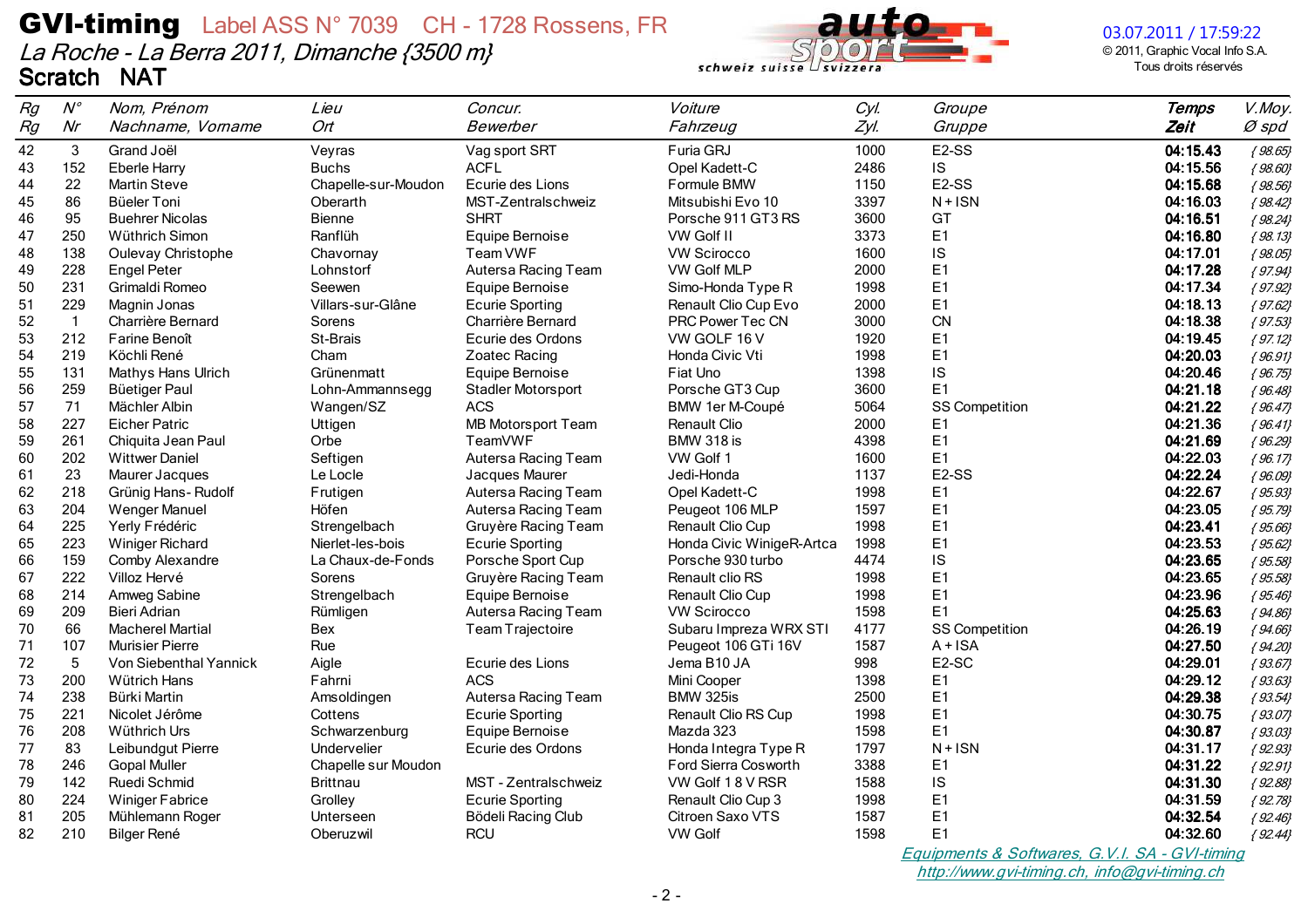

03.07.2011 / 17:59:22

© 2011, Graphic Vocal Info S.A. Tous droits réservés

| Rg  | $N^{\circ}$    | Nom, Prénom                 | Lieu              | Concur.                    | Voiture                   | Cyl. | Groupe             | <b>Temps</b> | V.Moy.    |
|-----|----------------|-----------------------------|-------------------|----------------------------|---------------------------|------|--------------------|--------------|-----------|
| Rg  | Nr             | Nachname, Vorname           | Ort <sup>-</sup>  | Bewerber                   | Fahrzeug                  | Zyl. | Gruppe             | Zeit         | $Ø$ spd   |
| 83  | 24             | Kowalski Nicolas            | Romont            | <b>Ecurie Sporting</b>     | PRM Fun Boost             | 998  | E <sub>2</sub> -SS | 04:33.05     | ${92.29}$ |
| 84  | 215            | Böhler Stefan               | Schleinikon       | Racing Club Airbag         | Renault R5 GTE            | 1998 | Ε1                 | 04:33.12     | ${92.26}$ |
| 85  | 82             | Pasche Nicolas              | Forel (Lavaux)    | <b>Ecurie Sporting</b>     | Renault Clio RS           | 1998 | $N + ISN$          | 04:33.70     | ${92.07}$ |
| 86  | 201            | <b>Oulevey Fabrice</b>      | Villars-Bramard   | <b>Ecurie Sporting</b>     | Lada Samara 1.3           | 1288 | E <sub>1</sub>     | 04:34.83     | ${91.69}$ |
| 87  | 240            | Monnard Laurent             | <b>Bossonnens</b> | Ecurie des Lions           | BMW <sub>E21</sub>        | 2494 | E1                 | 04:35.94     | ${91.32}$ |
| 88  | 106            | Monod Julien                | Montherod         | Racing Team Nyonnais       | Citroën C2                | 1600 | $A + ISA$          | 04:36.10     | ${91.27}$ |
| 89  | 141            | Zihlmann Roland             | Wolhusen          | MST-Zentralschweiz         | VW Golf I                 | 1598 | IS                 | 04:36.91     | ${91.00}$ |
| 90  | 57             | Kummer Reto                 | <b>Brig</b>       | <b>ACS</b>                 | Mini Cooper S             | 2717 | SS                 | 04:37.14     | ${90.92}$ |
| 91  | 136            | <b>Burri Stephan</b>        | Schwarzenburg     | Equipe Bernoise            | Citroen Saxo              | 1587 | IS                 | 04:37.45     | ${90.82}$ |
| 92  | 237            | <b>Bellon Lionel</b>        | Monthey           | Chablais Racing Team       | BMW 325i e36              | 2493 | E1                 | 04:37.84     | ${90.69}$ |
| 93  | $\overline{2}$ | Pralong Gary                | Vernayaz          | Pralong Gary               | Mini Westfield trz        | 998  | E2-SH              | 04:38.60     | ${90.45}$ |
| 94  | $\overline{4}$ | <b>Bovier Jean-Pierre</b>   | Vex               | Ecurie 13 Etoiles          | <b>Austin Cooper RS</b>   | 1298 | E2-SH              | 04:38.66     | ${90.43}$ |
| 95  | 220            | Küpfer Patrick              | Kaufdorf          | Equipe Bernoise            | Opel Corsa                | 1998 | Ε1                 | 04:39.68     | ${90.10}$ |
| 96  | 53             | Wicki Robert                | Hagendorn         | Equipe Bernoise            | Honda Integra Typ R       | 1797 | SS                 | 04:39.87     | ${90.04}$ |
| 97  | 91             | Forestier Jean-Marc         | Cologny           | Ecurie 4 Anneaux           | Porsche 964 RSR           | 3600 | Coupe              | 04:40.16     | ${89.94}$ |
| 98  | 132            | Ramseier Adrian             | <b>Marbach</b>    | MST-Zentralschweiz         | VW Polo Coupé GT          | 1395 | IS                 | 04:40.72     | ${89.76}$ |
| 99  | 203            | <b>Maillard Stive</b>       | Chöex             | MST - Zentralschweiz       | Toyota Corolla ae86       | 1587 | E <sub>1</sub>     | 04:42.14     | ${89.31}$ |
| 100 | 213            | Marmorat Alain              | La Verrerie       | Ecurie des Lions           | Opel Corsa A              | 1997 | E1                 | 04:42.66     | ${89.15}$ |
| 101 | 801            | Scapozza Nello              | Bellinzona        |                            | Alpine Renault A 110      | 1800 | Historique         | 04:42.75     | ${89.12}$ |
| 102 | 236            | Wälti Antony                | La Cibourg        | Scuderia Taifyn            | VW Golf 1 16V             | 2008 | E1                 | 04:42.75     | ${89.12}$ |
| 103 | 211            | <b>Huwiler Thomas</b>       | Altwis            | Racing Club Airbag         | BMW E30                   | 1796 | E <sub>1</sub>     | 04:42.87     | ${89.08}$ |
| 104 | 256            | <b>Kistler Dany</b>         | Nürensdorf-Breite | Racing Club Airbag         | Audi RS2                  | 3784 | E <sub>1</sub>     | 04:43.20     | ${88.98}$ |
| 105 | 239            | Métroz Alain                | Bourg-St-Pierre   | Métroz Alain               | Mazda 323 GTX Turbo 4WD   | 2362 | E1                 | 04:43.25     | ${88.96}$ |
| 106 | 78             | Krummenacher Thierry        | Yverdon-les-Bains | Ecurie du Nord             | Citroën Saxo VTS          | 1587 | $N + ISN$          | 04:44.03     | ${88.72}$ |
| 107 | 62             | <b>Gysler Fred</b>          | Chéserex          | Racing Team Nyonnais       | Porshe 997 GT3 RS         | 3800 | SS                 | 04:44.22     | ${88.66}$ |
| 108 | 114            | <b>Meyer Marc</b>           | <b>Bonvillars</b> | Ecurie du Nord             | Opel Astra                | 1999 | $A + ISA$          | 04:44.81     | ${88.48}$ |
| 109 | 800            | Pauli Walter                | Murten            | Swiss Historic Racing Team | Alpine 1300S A110         | 1296 | Historique         | 04:45.27     | ${88.33}$ |
| 110 | 76             | <b>Badertscher Bernhard</b> | Heimberg          | Equipe Bernoise            | Citroen Saxo              | 1587 | $N + ISN$          | 04:45.65     | ${88.21}$ |
| 111 | 140            | Sprecher Roland             | Kirchleerau       | Equipe Bernoise            | Peugeot 106 TDM           | 1600 | <b>IS</b>          | 04:47.82     | ${87.55}$ |
| 112 | 81             | Sippel Fabien               | Givrins           |                            | Honda Integra Type-R      | 1797 | $N + ISN$          | 04:48.71     | ${87.28}$ |
| 113 | 260            | <b>Barraud Nicolas</b>      | Lonay             | Team VWF                   | <b>BMW 318i</b>           | 3534 | E1                 | 04:49.62     | ${87.01}$ |
| 114 | 51             | Kuhn Oski                   | Zürich            | <b>RCU</b>                 | Honda Integra Type R      | 1797 | SS                 | 04:53.00     | ${86.00}$ |
| 115 | 77             | Kaltenrieder Bryan          | Pomy              | Team Trajectoire           | Peugeot 106 GTI           | 1600 | $N + ISN$          | 04:53.49     | ${85.86}$ |
| 116 | 79             | Mühlemann Heinz             | Matten            | Bödeli Racing Club         | Citroën Saxo              | 1587 | $N + ISN$          | 04:53.56     | ${85.84}$ |
| 117 | 52             | Scapozza Matteo             | Zürich            | Squadra Corse Quadrifoglio | <b>Renault Clio RS</b>    | 1998 | SS                 | 04:55.04     | ${85.41}$ |
| 118 | 113            | <b>Spring Andreas</b>       | Mamishaus         | MB Motorsport Team         | BMW 318is-4 E36           | 1795 | $A + ISA$          | 05:11.76     | ${80.83}$ |
| 119 | 216            | Fellmann Marcel             | Grossdietwil      | <b>ACS</b>                 | Renault Clio 2.0 Sport DM | 1998 | E <sub>1</sub>     | 05:13.15     | ${80.47}$ |
| 120 | 802            | Brülhart Wolfgang           | Freiburg          | <b>Ecurie Sporting</b>     | Porsche 911 S             | 1991 | Historique         | 05:20.56     | ${78.61}$ |
| 121 | 59             | Hungerbühler Thomas         | Winterthur        | <b>RCU</b>                 | Opel Astra Coupé          | 3397 | SS                 | 05:20.60     | ${78.60}$ |
| nc  | 41             | Chatelet Mickaël            | Troistorrents     | Chablais Racing Team       | <b>Tatuus Renault</b>     | 2000 | E <sub>2</sub> -SS | -:--.--      |           |
| nc  | 241            | Mariaux Florent             | Vionnaz           |                            | BMW 323i E30              | 2794 | Ε1                 | $\div$       |           |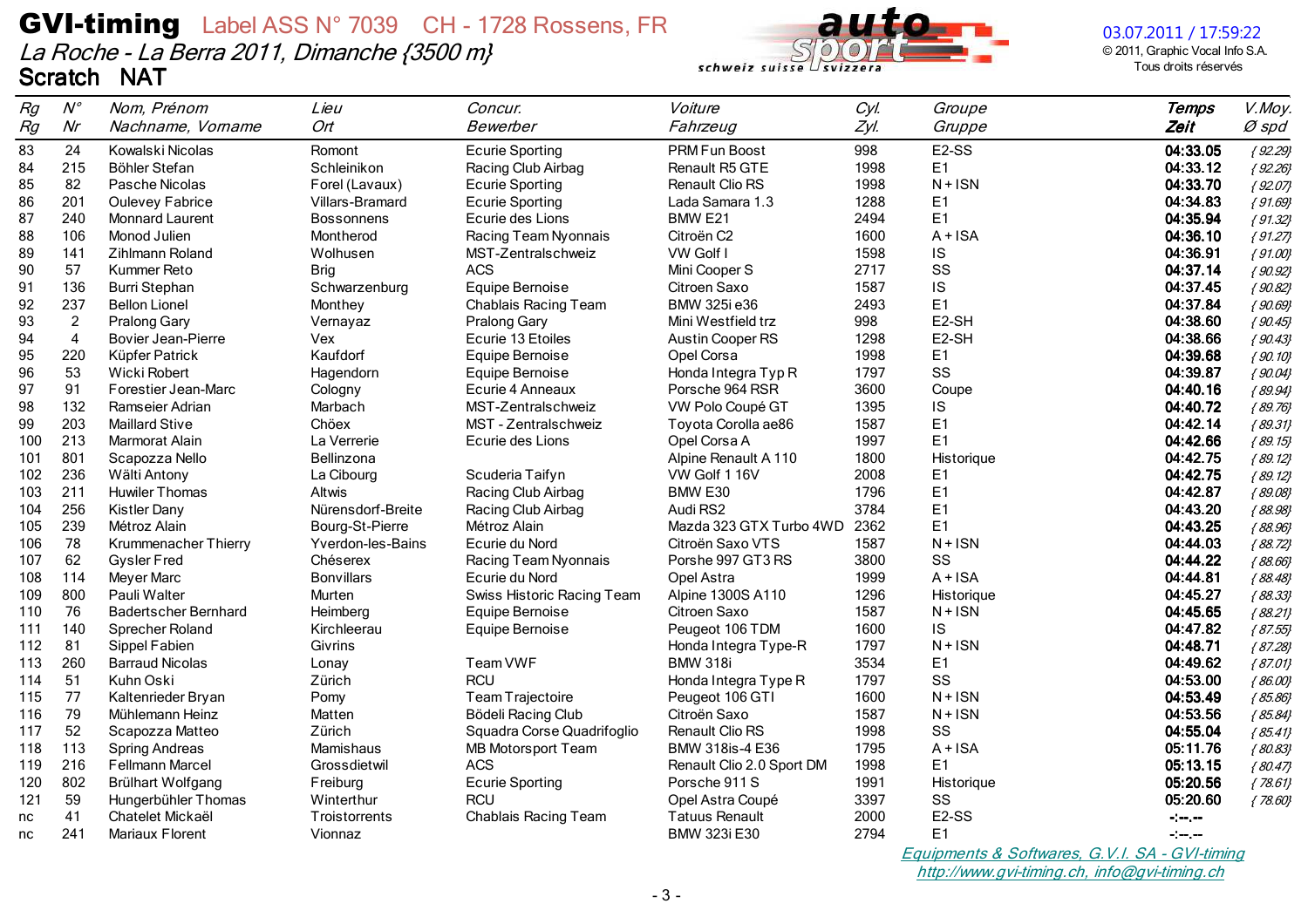

### 03.07.2011 / 17:59:22

© 2011, Graphic Vocal Info S.A. Tous droits réservés

| Rg<br>Rg | $\mathcal{N}^{\mathit{o}}$<br>Nr | Nom, Prénom<br>Nachname, Vorname | ∟ieu<br>Ort | Concur.<br>Bewerber | Voiture<br><i>Fahrzeug</i> | Cyl.<br>Zyl. | Groupe<br>Gruppe   | Temps<br>Zeit    | V.Moy.<br>Ø spd |
|----------|----------------------------------|----------------------------------|-------------|---------------------|----------------------------|--------------|--------------------|------------------|-----------------|
| nc       | 49                               | Volluz Joel                      | Le Chable   | Ecurie 13 Etoiles   | Reynard 95 D               | 3000         | E <sub>2</sub> -SS | $-1 - 1 - 1$     |                 |
| nc       | 249                              | Wälti Xavier                     | La Cibourg  | Scuderia Taifyn     | BMW 3201E30                | 3050         | E1                 | $-1 - 1 - 1 - 1$ |                 |
| nc       | 111                              | <b>Ulrich Patrick</b>            | Wichtrach   | Equipe Bernoise     | <b>BMW 320i</b>            | 1993         | $A + ISA$          | $-1 - 1 - 1$     |                 |
| nc       | 235                              | <b>Rohrbach Patrick</b>          | Loveresse   |                     | BMW 325 E30                | 2493         | E1                 | $-1 - 1 - 1$     |                 |